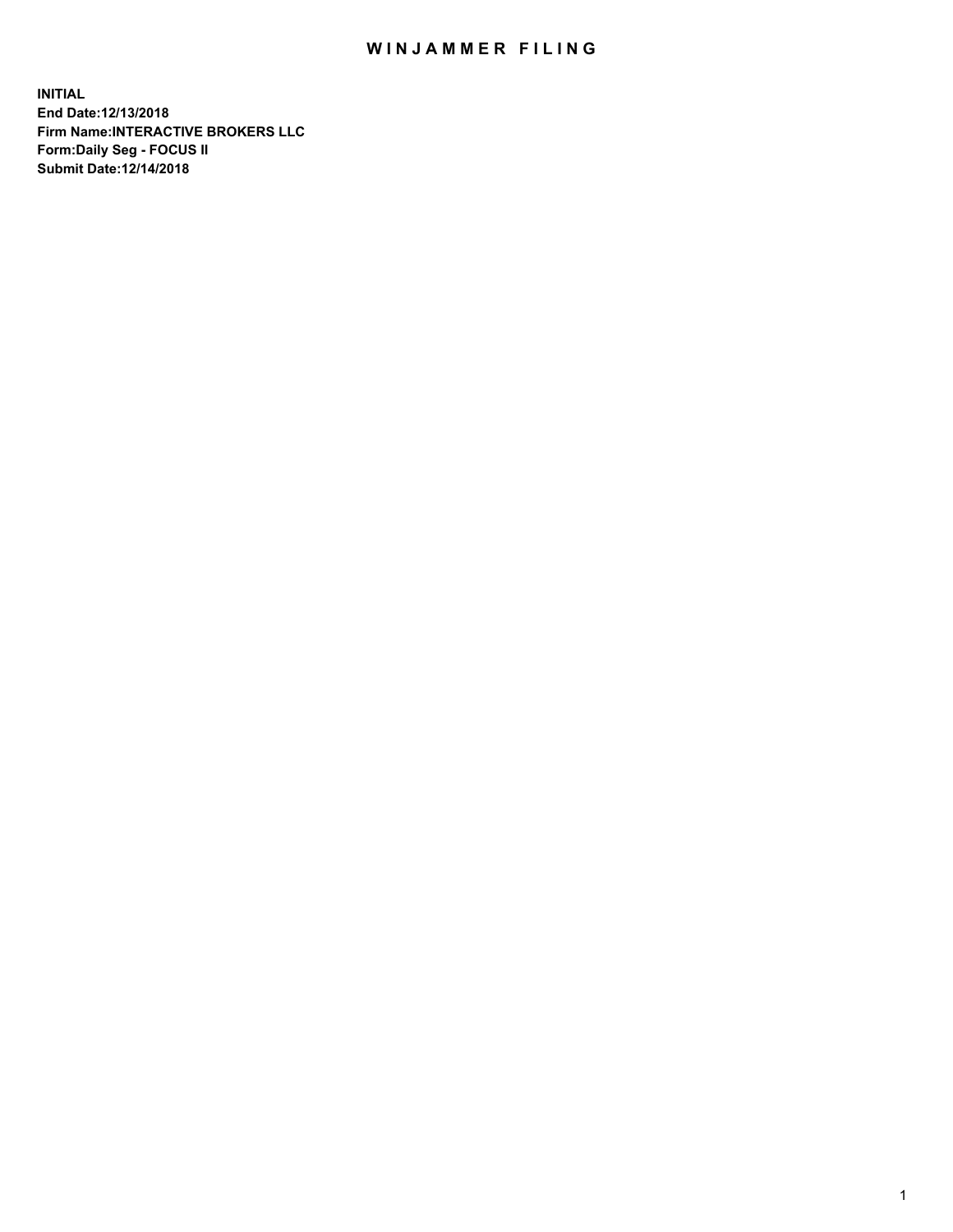**INITIAL End Date:12/13/2018 Firm Name:INTERACTIVE BROKERS LLC Form:Daily Seg - FOCUS II Submit Date:12/14/2018 Daily Segregation - Cover Page**

| Name of Company                                                                                                                                                                                                                                                                                                                | <b>INTERACTIVE BROKERS LLC</b>                                                                  |
|--------------------------------------------------------------------------------------------------------------------------------------------------------------------------------------------------------------------------------------------------------------------------------------------------------------------------------|-------------------------------------------------------------------------------------------------|
| <b>Contact Name</b>                                                                                                                                                                                                                                                                                                            | James Menicucci                                                                                 |
| <b>Contact Phone Number</b>                                                                                                                                                                                                                                                                                                    | 203-618-8085                                                                                    |
| <b>Contact Email Address</b>                                                                                                                                                                                                                                                                                                   | jmenicucci@interactivebrokers.c<br>om                                                           |
| FCM's Customer Segregated Funds Residual Interest Target (choose one):<br>a. Minimum dollar amount: ; or<br>b. Minimum percentage of customer segregated funds required:% ; or<br>c. Dollar amount range between: and; or<br>d. Percentage range of customer segregated funds required between:% and%.                         | $\overline{\mathbf{0}}$<br>$\overline{\mathbf{0}}$<br>155,000,000 245,000,000<br>0 <sub>0</sub> |
| FCM's Customer Secured Amount Funds Residual Interest Target (choose one):<br>a. Minimum dollar amount: ; or<br>b. Minimum percentage of customer secured funds required:%; or<br>c. Dollar amount range between: and; or<br>d. Percentage range of customer secured funds required between:% and%.                            | $\overline{\mathbf{0}}$<br>$\overline{\mathbf{0}}$<br>80,000,000 120,000,000<br>0 <sub>0</sub>  |
| FCM's Cleared Swaps Customer Collateral Residual Interest Target (choose one):<br>a. Minimum dollar amount: ; or<br>b. Minimum percentage of cleared swaps customer collateral required:% ; or<br>c. Dollar amount range between: and; or<br>d. Percentage range of cleared swaps customer collateral required between:% and%. | $\overline{\mathbf{0}}$<br>$\underline{\mathbf{0}}$<br>0 <sub>0</sub><br>0 <sub>0</sub>         |

Attach supporting documents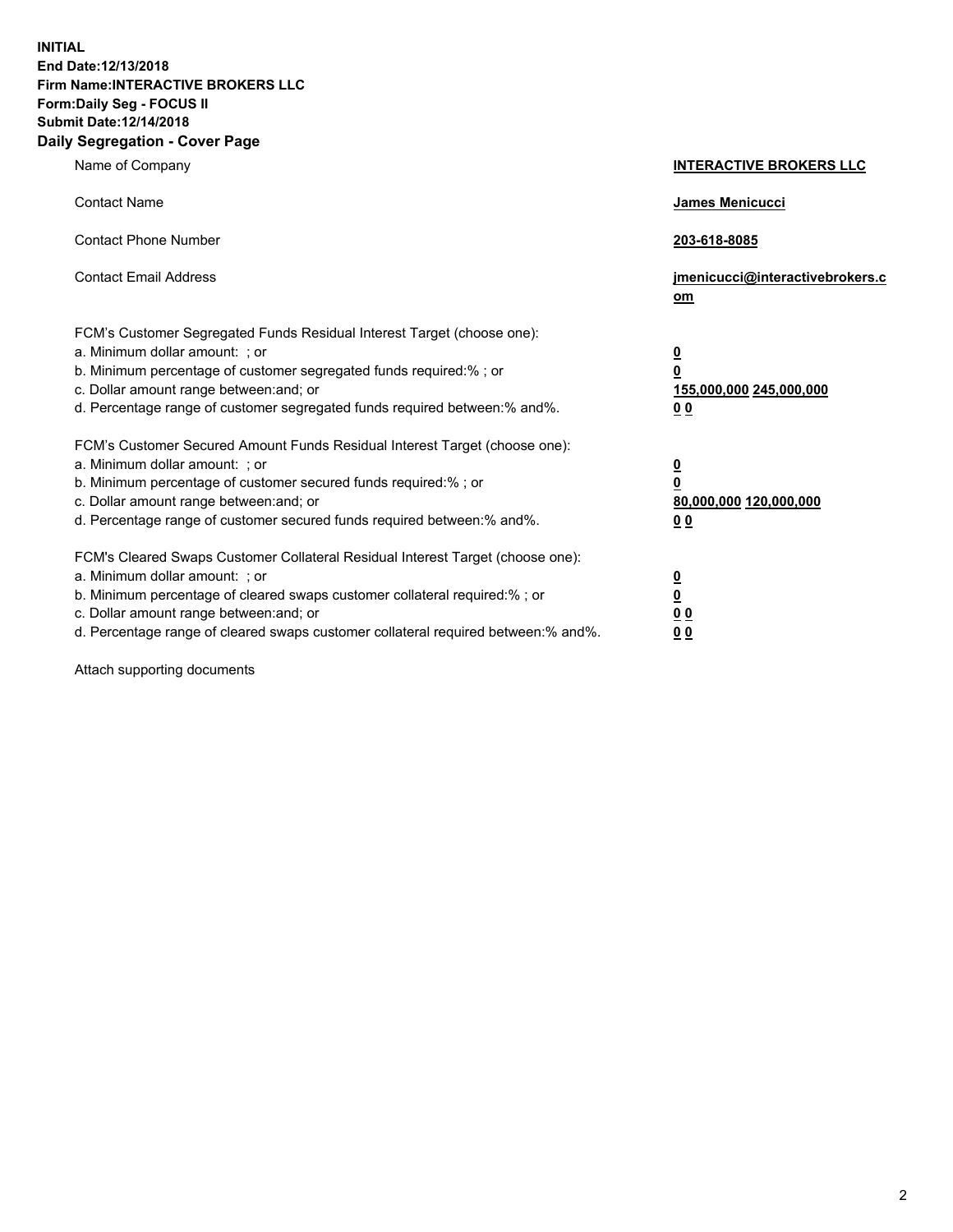## **INITIAL End Date:12/13/2018 Firm Name:INTERACTIVE BROKERS LLC Form:Daily Seg - FOCUS II Submit Date:12/14/2018 Daily Segregation - Secured Amounts**

|     | Dally Segregation - Secured Amounts                                                         |                                    |
|-----|---------------------------------------------------------------------------------------------|------------------------------------|
|     | Foreign Futures and Foreign Options Secured Amounts                                         |                                    |
|     | Amount required to be set aside pursuant to law, rule or regulation of a foreign            | $0$ [7305]                         |
|     | government or a rule of a self-regulatory organization authorized thereunder                |                                    |
| 1.  | Net ledger balance - Foreign Futures and Foreign Option Trading - All Customers             |                                    |
|     | A. Cash                                                                                     | 472,515,958 [7315]                 |
|     | B. Securities (at market)                                                                   | $0$ [7317]                         |
| 2.  | Net unrealized profit (loss) in open futures contracts traded on a foreign board of trade   | -5,418,088 [7325]                  |
| 3.  | Exchange traded options                                                                     |                                    |
|     | a. Market value of open option contracts purchased on a foreign board of trade              | 98,303 [7335]                      |
|     | b. Market value of open contracts granted (sold) on a foreign board of trade                | -125,241 [7337]                    |
| 4.  | Net equity (deficit) (add lines 1.2. and 3.)                                                | 467,070,932 [7345]                 |
| 5.  | Account liquidating to a deficit and account with a debit balances - gross amount           | 5,323 [7351]                       |
|     | Less: amount offset by customer owned securities                                            | 0 [7352] 5,323 [7354]              |
| 6.  | Amount required to be set aside as the secured amount - Net Liquidating Equity              | 467,076,255 [7355]                 |
|     | Method (add lines 4 and 5)                                                                  |                                    |
| 7.  | Greater of amount required to be set aside pursuant to foreign jurisdiction (above) or line | 467,076,255 [7360]                 |
|     | 6.                                                                                          |                                    |
|     | FUNDS DEPOSITED IN SEPARATE REGULATION 30.7 ACCOUNTS                                        |                                    |
| 1.  | Cash in banks                                                                               |                                    |
|     | A. Banks located in the United States                                                       | 89,316,552 [7500]                  |
|     | B. Other banks qualified under Regulation 30.7                                              | 0 [7520] 89,316,552 [7530]         |
| 2.  | Securities                                                                                  |                                    |
|     | A. In safekeeping with banks located in the United States                                   | 407,595,362 [7540]                 |
|     | B. In safekeeping with other banks qualified under Regulation 30.7                          | 0 [7560] 407,595,362 [7570]        |
| 3.  | Equities with registered futures commission merchants                                       |                                    |
|     | A. Cash                                                                                     | $0$ [7580]                         |
|     | <b>B.</b> Securities                                                                        | $0$ [7590]                         |
|     | C. Unrealized gain (loss) on open futures contracts                                         | $0$ [7600]                         |
|     | D. Value of long option contracts                                                           | $0$ [7610]                         |
|     | E. Value of short option contracts                                                          | 0 [7615] 0 [7620]                  |
| 4.  | Amounts held by clearing organizations of foreign boards of trade                           |                                    |
|     | A. Cash                                                                                     | $0$ [7640]                         |
|     | <b>B.</b> Securities                                                                        | $0$ [7650]                         |
|     | C. Amount due to (from) clearing organization - daily variation                             | $0$ [7660]                         |
|     | D. Value of long option contracts                                                           | $0$ [7670]                         |
|     | E. Value of short option contracts                                                          | 0 [7675] 0 [7680]                  |
| 5.  | Amounts held by members of foreign boards of trade                                          |                                    |
|     | A. Cash                                                                                     | 101,900,585 [7700]                 |
|     | <b>B.</b> Securities                                                                        | $0$ [7710]                         |
|     | C. Unrealized gain (loss) on open futures contracts                                         | 2,203,992 [7720]                   |
|     | D. Value of long option contracts                                                           | 98,303 [7730]                      |
|     | E. Value of short option contracts                                                          | -125,241 [7735] 104,077,639 [7740] |
| 6.  | Amounts with other depositories designated by a foreign board of trade                      | $0$ [7760]                         |
| 7.  | Segregated funds on hand                                                                    | $0$ [7765]                         |
| 8.  | Total funds in separate section 30.7 accounts                                               | 600,989,553 [7770]                 |
| 9.  | Excess (deficiency) Set Aside for Secured Amount (subtract line 7 Secured Statement         | 133,913,298 [7380]                 |
|     | Page 1 from Line 8)                                                                         |                                    |
| 10. | Management Target Amount for Excess funds in separate section 30.7 accounts                 | 80,000,000 [7780]                  |
| 11. | Excess (deficiency) funds in separate 30.7 accounts over (under) Management Target          | 53,913,298 [7785]                  |
|     |                                                                                             |                                    |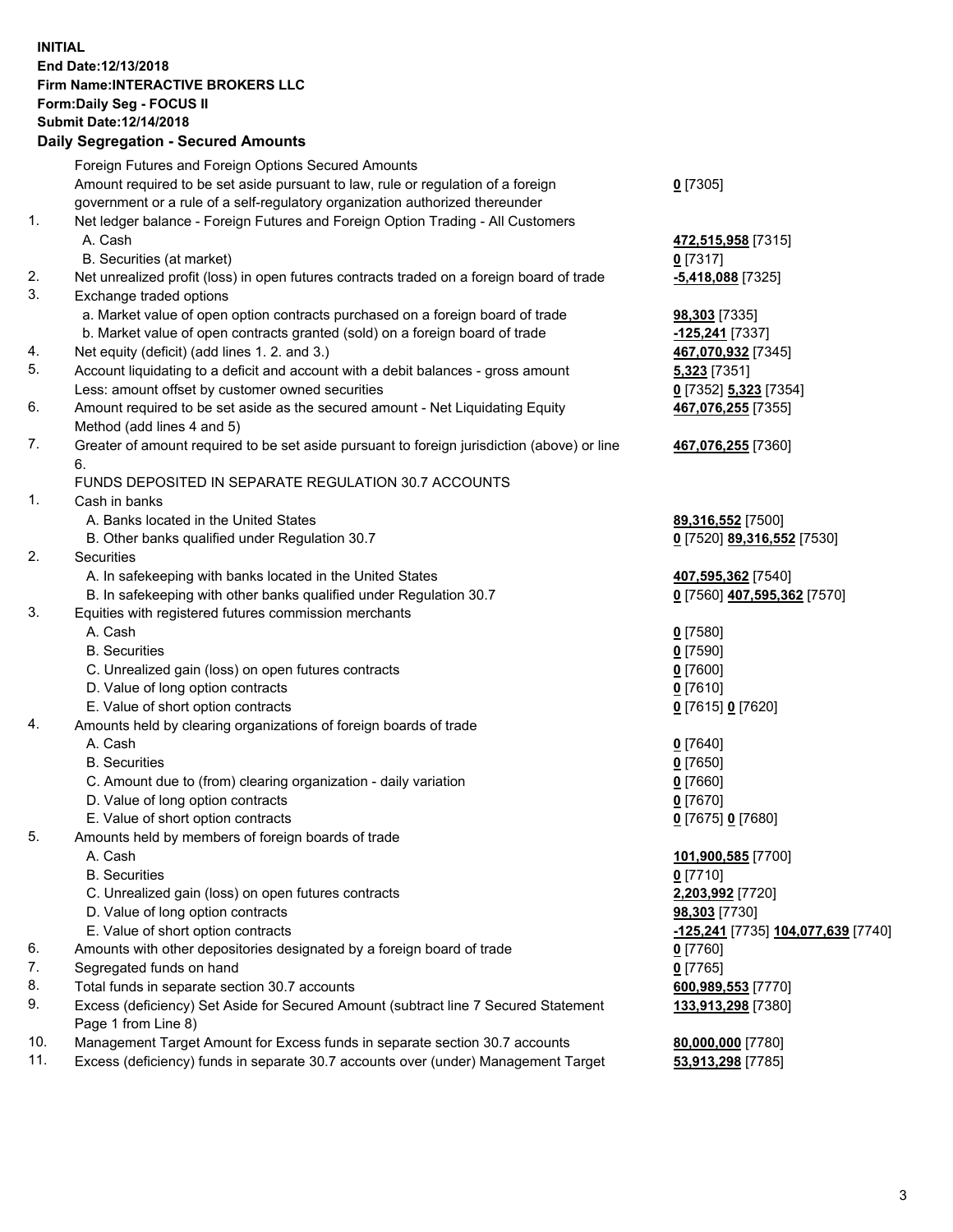**INITIAL End Date:12/13/2018 Firm Name:INTERACTIVE BROKERS LLC Form:Daily Seg - FOCUS II Submit Date:12/14/2018 Daily Segregation - Segregation Statement** SEGREGATION REQUIREMENTS(Section 4d(2) of the CEAct) 1. Net ledger balance A. Cash **4,137,137,139** [7010] B. Securities (at market) **0** [7020] 2. Net unrealized profit (loss) in open futures contracts traded on a contract market **-80,981,272** [7030] 3. Exchange traded options A. Add market value of open option contracts purchased on a contract market **390,275,394** [7032] B. Deduct market value of open option contracts granted (sold) on a contract market **-476,517,282** [7033] 4. Net equity (deficit) (add lines 1, 2 and 3) **3,969,913,979** [7040] 5. Accounts liquidating to a deficit and accounts with debit balances - gross amount **1,477,697** [7045] Less: amount offset by customer securities **0** [7047] **1,477,697** [7050] 6. Amount required to be segregated (add lines 4 and 5) **3,971,391,676** [7060] FUNDS IN SEGREGATED ACCOUNTS 7. Deposited in segregated funds bank accounts A. Cash **676,074,763** [7070] B. Securities representing investments of customers' funds (at market) **2,122,226,450** [7080] C. Securities held for particular customers or option customers in lieu of cash (at market) **0** [7090] 8. Margins on deposit with derivatives clearing organizations of contract markets A. Cash **4,582,547** [7100] B. Securities representing investments of customers' funds (at market) **1,452,467,612** [7110] C. Securities held for particular customers or option customers in lieu of cash (at market) **0** [7120] 9. Net settlement from (to) derivatives clearing organizations of contract markets **889,421** [7130] 10. Exchange traded options A. Value of open long option contracts **391,048,058** [7132] B. Value of open short option contracts **-477,304,882** [7133] 11. Net equities with other FCMs A. Net liquidating equity **0** [7140] B. Securities representing investments of customers' funds (at market) **0** [7160] C. Securities held for particular customers or option customers in lieu of cash (at market) **0** [7170] 12. Segregated funds on hand **0** [7150] 13. Total amount in segregation (add lines 7 through 12) **4,169,983,969** [7180] 14. Excess (deficiency) funds in segregation (subtract line 6 from line 13) **198,592,293** [7190] 15. Management Target Amount for Excess funds in segregation **155,000,000** [7194] **43,592,293** [7198]

16. Excess (deficiency) funds in segregation over (under) Management Target Amount Excess